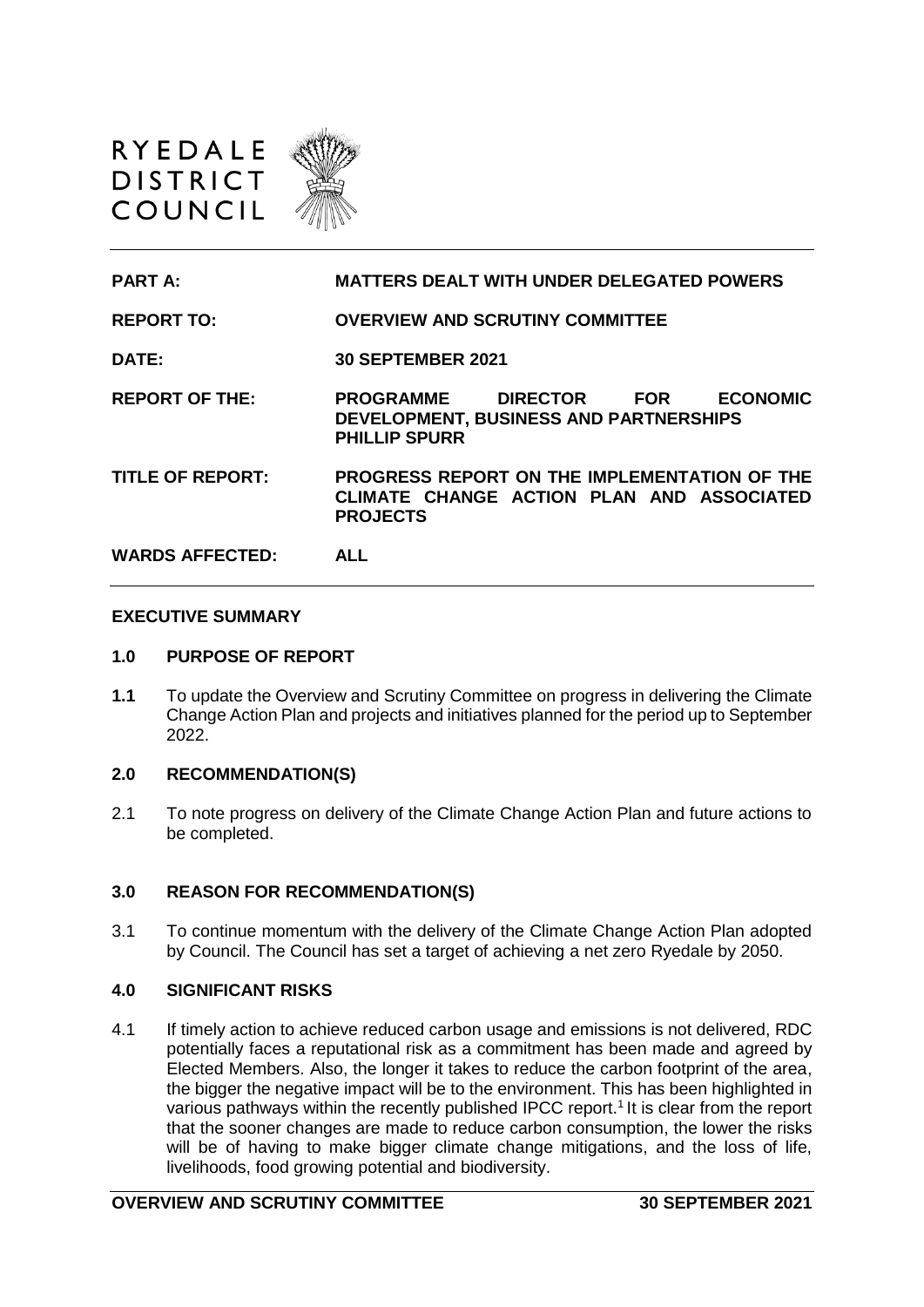# **5.0 POLICY CONTEXT AND CONSULTATION**

- 5.1 The Climate Change Action Plan is in Appendix A. The plan sets out how Ryedale District Council will play its part in reducing global temperature rise.
- 5.2 Members declared a Climate Emergency on 10 October 2019 and in line with the government's own legally binding net-zero targets as a minimum, committed to actions to help achieve these targets across Ryedale.
- 5.3 A Sustainable, Safe and Clean Place is included under the "Our Environment" Priority within the Council Plan that was adopted by Members in September 2020.

## **6.0 REPORT DETAILS**

6.1 The Action Plan is reviewed and delivered on an ongoing basis, supported by regular Climate Change officer working group meetings.

## 6.2 **Progress October 2020 to August 2021**

- 6.3 A review of progress against actions within the Action Plan has taken place and the Action Plan has been significantly developed. Highlights of progress made since the last report in October 2020 include:
	- Appointment of a new Climate Change & Environmental Projects Officer (CC&EPO), due to join RDC on 1 st November 2021.
	- The surveying of RDC Owned Buildings to identify opportunities for Climate Change related initiatives has commenced.
	- EV charging points have been installed:
		- In the District
			- o 4 Malton, Wentworth Street Car Park
			- o 4 Kirkbymoorside, Town Farm Car Park
			- o 4 Helmsley, Cleveland Way Car Park
			- o 4 Pickering, Eastgate Car Park
			- o 4 Pickering, Vivis Lane Car Park
		- RDC workplace charge points
			- o 4 Ryedale House
			- o 4 Streetscene Depot
			- o 2 Coxwold House in Easingwold
	- December 2020-July 2021 EV charges undertaken 1,508 with a  $CO<sub>2</sub>$  saving of over 21000 kg.
	- There has been a successful funding application through the Heat Network Delivery Unit (HNDU) at the Department for Business Energy and Industrial Strategy (BEIS) by Officers in partnership with Third Energy and the YNY LEP to examine the feasibility of progressing geothermal heat opportunities. The sites to further investigate the use of this technology and the benefits that can be achieved are to be decided.
	- LED street lighting replacement programme has been completed for Malton and Norton with 264 lanterns replaced saving 36,000 kg of  $CO<sub>2</sub>$  per year.
	- Awarded LAD2 funding for home energy efficiency measures totalling £430,000.
	- Increasing walking and cycling infrastructure is being studied, with Malton and Norton currently being focused on.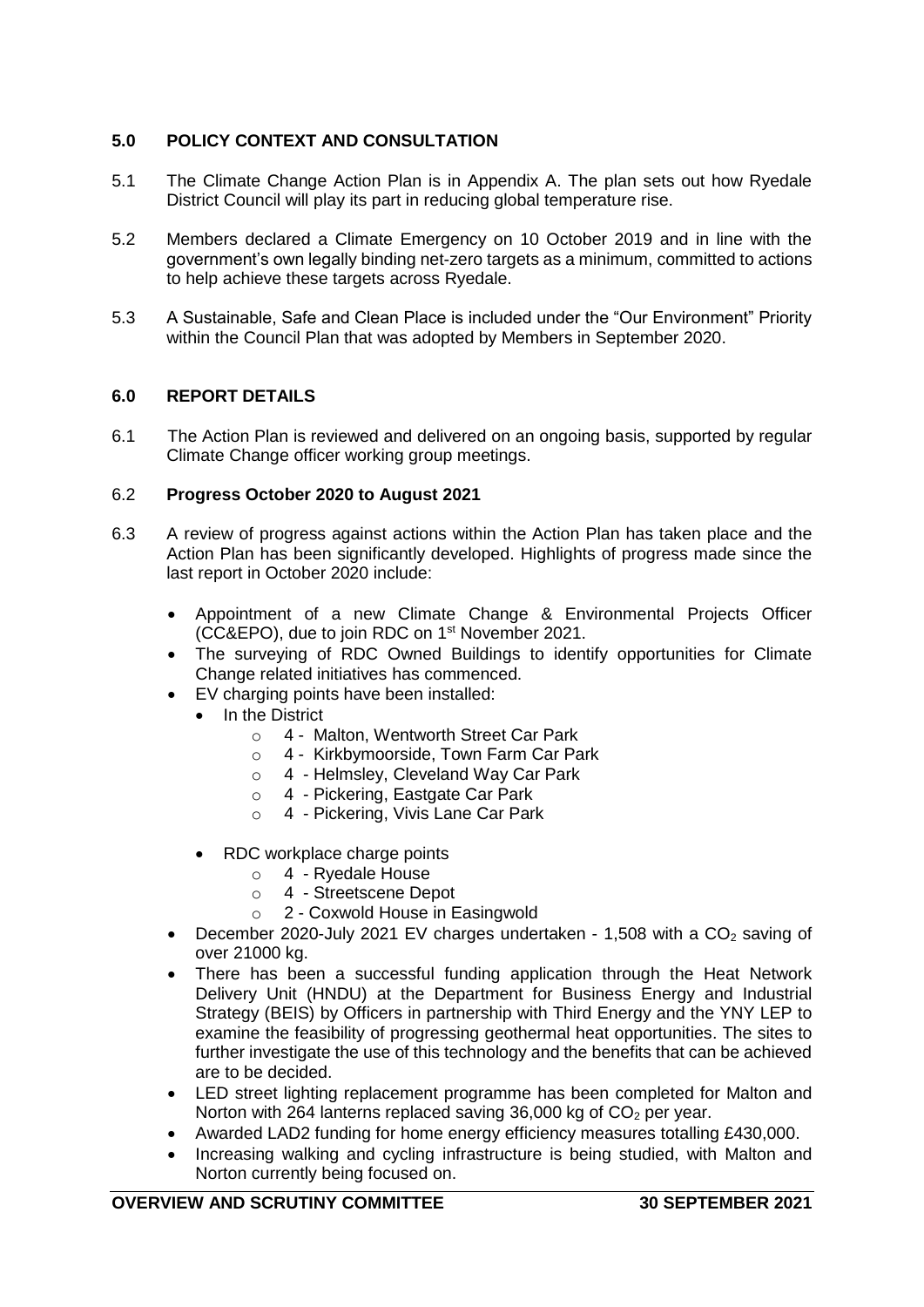- The LGA Carbon Accounting Tool was used to benchmark and measure RDC CO<sub>2</sub> emissions. The result for the 2018/2019 year (as this year indicates the council's emissions pre-covid) is stated below as Scope 1 (heating in RDC buildings and RDC vehicle fleet fuel consumption), Scope 2 (electricity usage in all RDC buildings) and Scope 3 (indirect emissions such as staff mileage, transmission and distribution losses). It is proposed to target a  $CO<sub>2</sub>$  emissions reduction of 5 % per year based on the fulfilment of the actions within the action plan.
	- $\circ$  Scope 1: 987080 kgCO<sub>2</sub>e
	- $\circ$  Scope 2: 219390 kgCO<sub>2</sub>e
	- $\circ$  Scope 3: 74740 kgCO<sub>2</sub>e
- The Low Carbon Skills Fund has been applied for to enable the council to produce heat decarbonisation plans for seven buildings.
- Procurement has Carbon/sustainability considerations built into tender processes.

# **New Activity proposed from September 2021 to end September 2022**

6.4 In summary, the following priorities for progress have been identified for the next 12 months.

| Action                              | action<br>of<br>Summary<br>required            | <b>Short</b><br>(next<br>term<br>3<br>months) |
|-------------------------------------|------------------------------------------------|-----------------------------------------------|
|                                     |                                                | <b>Medium</b><br>term<br>(next<br>6           |
|                                     |                                                | months)                                       |
|                                     |                                                | (Next<br>Long term<br>12                      |
|                                     |                                                | months)                                       |
| Action plan for the<br>1.           | To assess when each of                         | L                                             |
| electrification of the              | the vehicles at                                |                                               |
| streetscene fleet                   | streetscene can be                             |                                               |
|                                     | replaced with electric                         |                                               |
|                                     | alternatives. If hydrogen                      |                                               |
|                                     | vehicles are required<br>when these will be in |                                               |
|                                     | place. The infrastructure                      |                                               |
|                                     | requirements and by                            |                                               |
|                                     | when should also be                            |                                               |
|                                     | included in the action                         |                                               |
|                                     | plan                                           |                                               |
| Member<br>Officer<br>2.<br>and      | Review recommendations                         | M                                             |
| Carbon<br>mileage                   | from the Energy Saving                         |                                               |
| reduction plan                      | <b>Trust on Low Carbon</b>                     |                                               |
|                                     | Staff Travel Plan and                          |                                               |
|                                     | assess with the                                |                                               |
|                                     | perspective of post-covid                      |                                               |
| 3.<br>Increase                      | working arrangements                           | L                                             |
| in<br>canopy                        | Develop a plan to<br>increase canopy           |                                               |
| coverage                            | coverage within Ryedale                        |                                               |
| Action<br><b>Biodiversity</b><br>4. | Review and update the                          |                                               |
| Plan                                | <b>Biodiversity Action Plan</b>                |                                               |
| Grants for EV charge<br>5.          | To have grants in place                        | S                                             |
| points and carbon                   | and funds distributed to                       |                                               |
| reduction/climate                   | applicants                                     |                                               |
| change mitigation                   |                                                |                                               |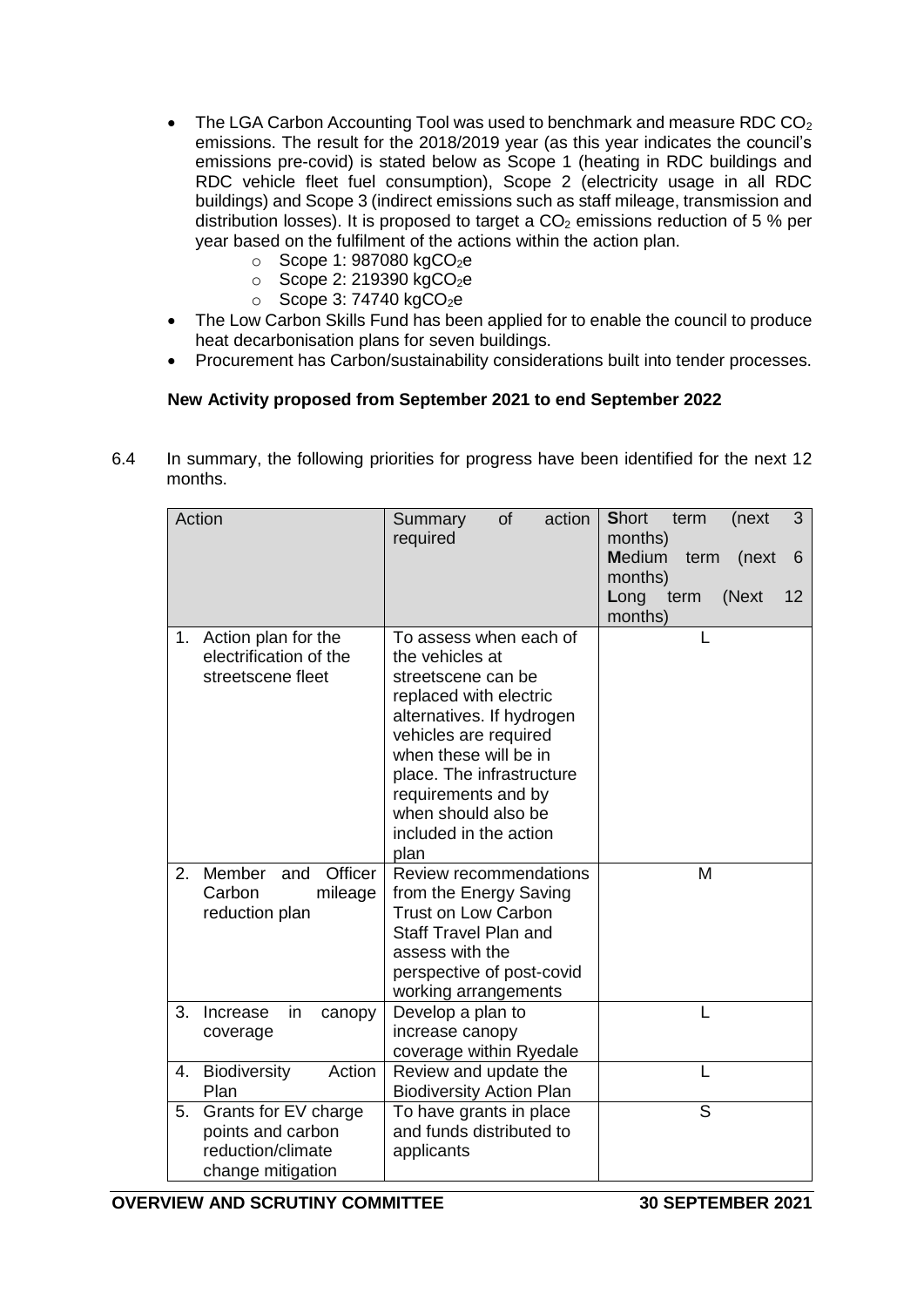| 6. | <b>Circular Malton</b>                                                     | Continue to work with<br>Circular Malton on the<br>viability of an anaerobic<br>digester in the area                                                                                                                            |   |
|----|----------------------------------------------------------------------------|---------------------------------------------------------------------------------------------------------------------------------------------------------------------------------------------------------------------------------|---|
| 7. | <b>Street lighting LED</b><br>replacement                                  | Complete RDC LED<br>replacement works<br>across the district                                                                                                                                                                    | M |
| 8. | Malton<br>Norton<br>and<br>cycle and Pedestrian<br>Infrastructure          | Malton and Norton cycle<br>and Pedestrian<br>Infrastructure to be<br>assessed for additional<br>opportunities to<br>encourage more walking<br>and cycling within these<br>towns. Next steps to be<br>identified and progressed. | L |
| 9. | Street scene route<br>optimisation<br>completed                            | Refuse and recycling<br>routes to be optimised to<br>ensure carbon<br>consumption is as low as<br>possible                                                                                                                      | S |
|    | 10. Mini recycling centres                                                 | To refurbish the mini<br>recycling centres in the<br>area to encourage use                                                                                                                                                      | M |
|    | 11. Geothermal heat<br>project                                             | Continue<br>to<br>work<br>collaboratively with YNY<br>LEP and Third Energy Ltd<br>understand<br>the<br>to<br>feasibility of geothermal<br>heat in the area.                                                                     | M |
|    | 12. Strategic<br>communications and<br>community/partnership<br>engagement | A communication plan will<br>be created to engage with<br>residents and businesses<br>in the Ryedale area to<br>inform and support, where<br>possible, the reduction in<br>their carbon footprint.                              | M |

6.5 Significant progress has been made in delivering activity and achieving the actions of the Climate Change Action Plan. It is anticipated that if the actions are fulfilled when they are due, then there will be a carbon emission reduction of 5 % from that measured for the 2018/2019 financial year, each year for the next 5 years. The emissions for each financial year will be reported in the June following the end of that financial year. This target is based on the assumption no additional assets will be purchased during this time period.

# **7.0 IMPLICATIONS**

- 7.1 The following implications have been identified:
	- a) Financial

The climate change budget of £50k pa will be used to progress key activities such as the grant schemes. If a project requires significant investment beyond the